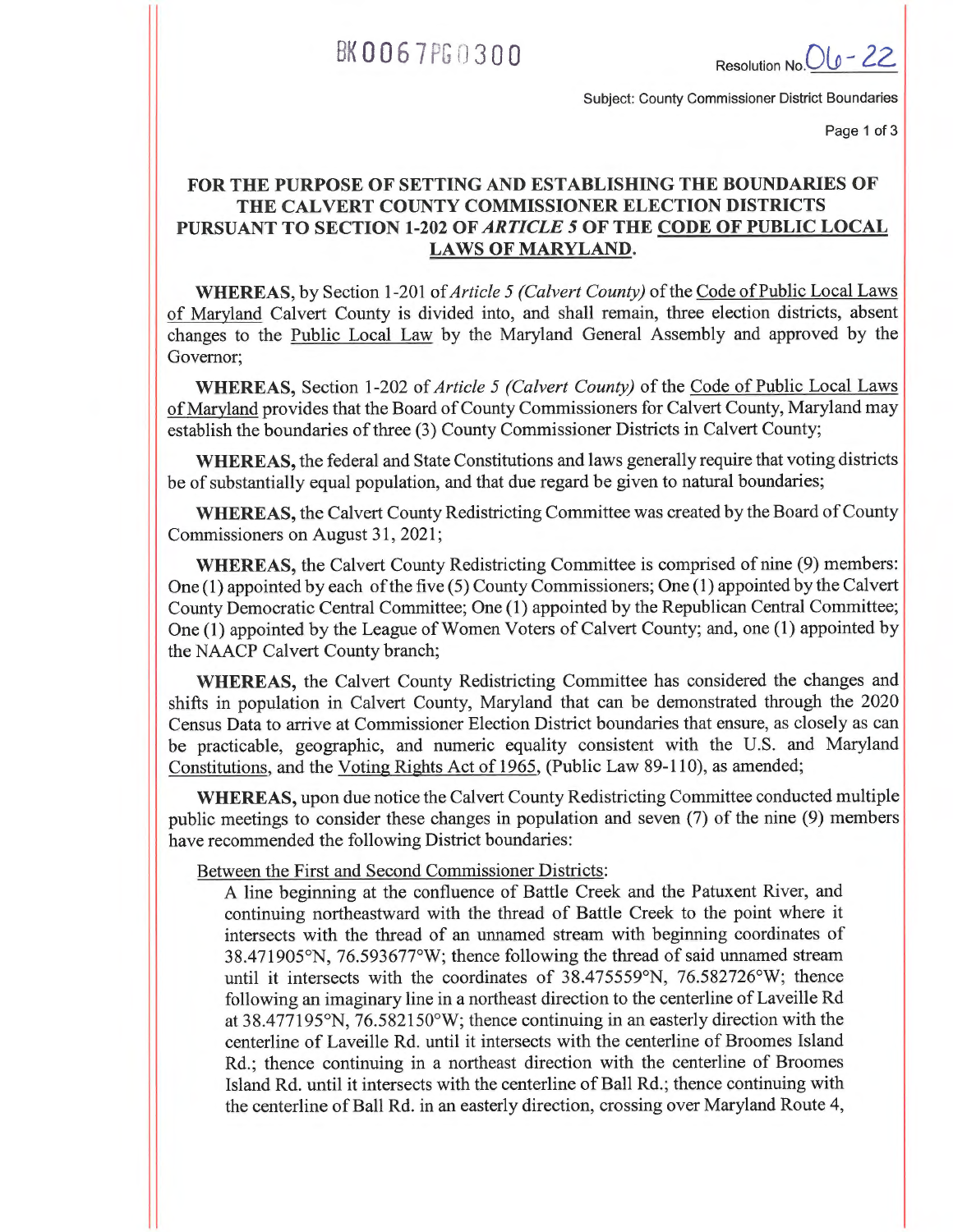

*06 -*22\_ Resolution No.

Subject: County Commissioner District Boundaries

Page 2 of 3

until it intersects with the centerline of Calvert Beach Rd.; thence following the centerline of Calvert Beach Rd. in the same easterly direction until it intersects with the centerline of Calvert Ave.; thence continuing in an eastward direction with the centerline of Calvert Ave. to where its extended centerline intersects the Chesapeake Bay at 38.469653°N, 76.478465°W;

Between the Second and Third Commissioner Districts:

A line beginning at the confluence of the Patuxent River and an unnamed stream with beginning coordinates of 38.644451°N, 76.690640°W; thence with the thread of said unnamed stream in an easterly direction until it intersects with the centerline of Scaggs Rd.; thence northward with the centerline of Scaggs Rd. until it intersects with the centerline of Lower Marlboro Rd.; thence along the centerline of Lower Marlboro Rd. in an easterly direction until it intersects with the centerline of Maryland Route 4; thence with the centerline of Route 4 in a southernly direction until it intersects with the centerline of Ponds Woods Rd.; thence in an easterly direction with the centerline of Ponds Wood Rd. until it intersects with the centerline of Bayside Rd.; thence with the centerline of Bayside Rd. in a northernly direction until it intersects with the centerline of Breezy Point Rd.; thence with the centerline of Breezy Point Rd. in an east-southeasterly direction until it terminates within the Breezy Point Beach and Campground and the extended centerline of Breezy Point Rd. meets with the Chesapeake Bay at 38.615867°N, 76.511914°W;

WHEREAS, the foregoing descriptions are shown graphically on Exhibit A hereto, which is incorporated herein only for general guidance and does not supersede the foregoing, detailed descriptions; and

WHEREAS, the Board of County Commissioners of Calvert County, Maryland have carefully reviewed the recommendation of the Calvert County Redistricting Committee and the comments and concerns of the public offered at their public meetings.

**NOW, THEREFORE, BE IT RESOLVED,** by the Board of County Commissioners of Calvert County, Maryland that, upon consideration of all data and inputs it deems sufficient to create, as closely as practicable, an equal opportunity for all Calvert County citizens to seek election from any of the County's three (3) Commissioner Election Districts, the Board of County Commissioners adopts the County Commissioner Election District boundaries as recommended by the Calvert County Redistricting Committee and set forth above;

**BE IT FURTHER RESOLVED** by the Board of County Commissioners of Calvert County, Maryland that, in the event any portion of this Resolution is found to be unconstitutional, illegal, null or void, it is the intent of the Board of County Commissioners to sever only the invalid portion or provision, and that the remainder of the Resolution shall be enforceable and valid;

**BE IT FURTHER RESOLVED,** by the Board of County Commissioners of Calvert County, Maryland that foregoing recitals are hereby adopted as if written fully herein; and

BE IT FURTHER **RESOLVED,** by the Board of County Commissioners that this Resolution shall be effective upon recordation and publication of a fair summary.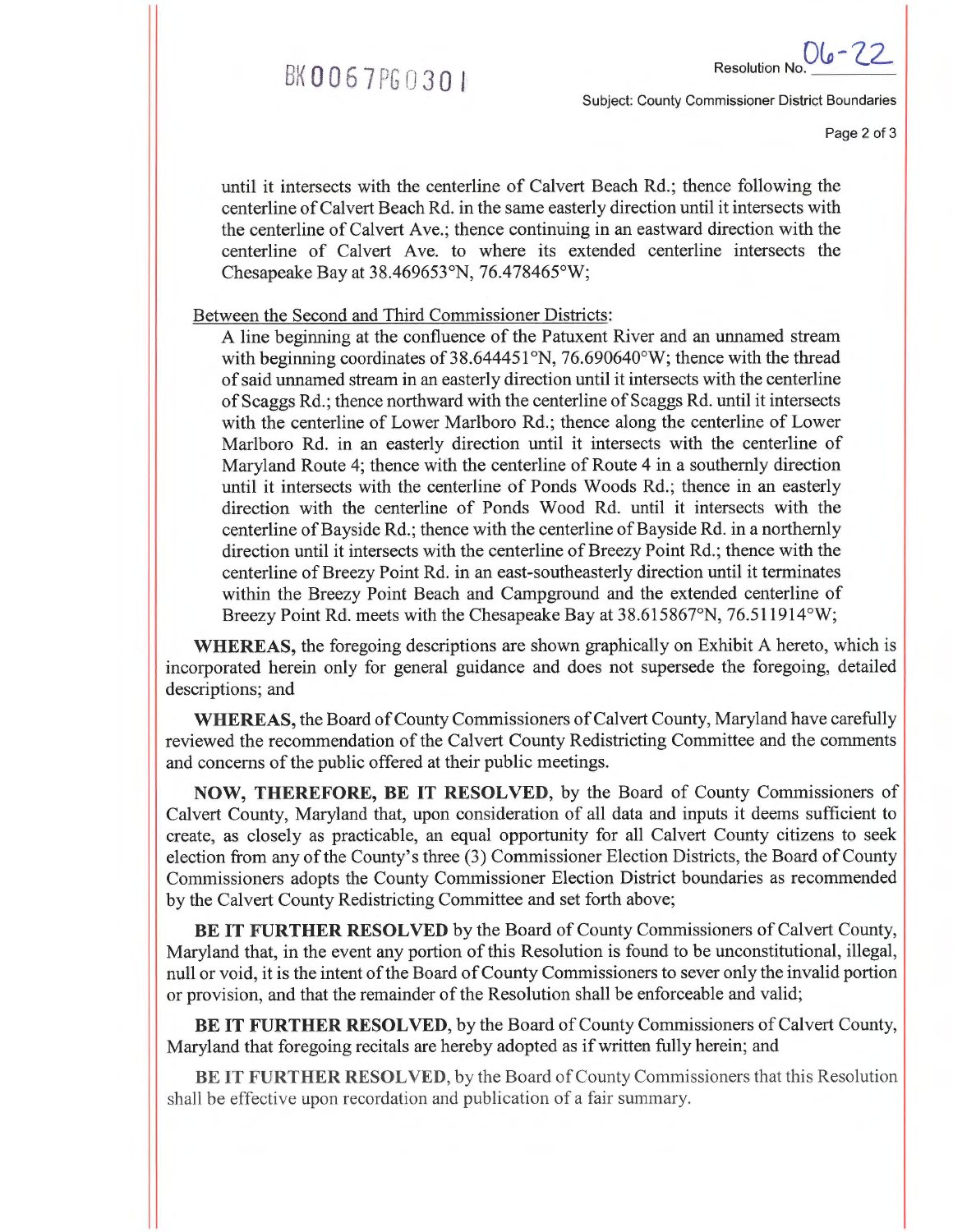| BK0067PG0302                                                                                                                                                       | 06-22<br><b>Resolution No</b><br><b>Subject: County Commissioner District Boundaries</b><br>Page 3 of 3 |
|--------------------------------------------------------------------------------------------------------------------------------------------------------------------|---------------------------------------------------------------------------------------------------------|
| DONE, this $8 + \frac{1}{2}$ day of $F(\text{tr} a \cap y)$ , 2022 by the Board of County<br>Commissioners of Calvert County, Maryland sitting in regular session. |                                                                                                         |
| Aye:                                                                                                                                                               |                                                                                                         |
| Nay:                                                                                                                                                               |                                                                                                         |
| Absent/Abstain:                                                                                                                                                    |                                                                                                         |
| <b>ATTEST:</b>                                                                                                                                                     | <b>BOARD OF COUNTY COMMISSIONERS</b><br>OF CALVERT COUNTY, MARYLAND                                     |
| achel M. Distel                                                                                                                                                    |                                                                                                         |
| Rachel M. Distel, Clerk                                                                                                                                            | Earl F. Hance, President                                                                                |
|                                                                                                                                                                    |                                                                                                         |

Steven R. Weems, Vice-President

Approved for form and legal sufficiency:

John B. Norris, III, County Attorney Mike Hart

Christopher J. Gadway

Theely U. McC. Kelly D. McConkey

**Q153 Received for Record at.** 3. 3. 2. **o**'clock *F M.* **Same day recorded in Liber KPS No.**  $\ldots$ **. Folio 3CC COUNTY COMMISSIONERS ORDINANCES AND RESOLUTION.** 

fatty P. Smith